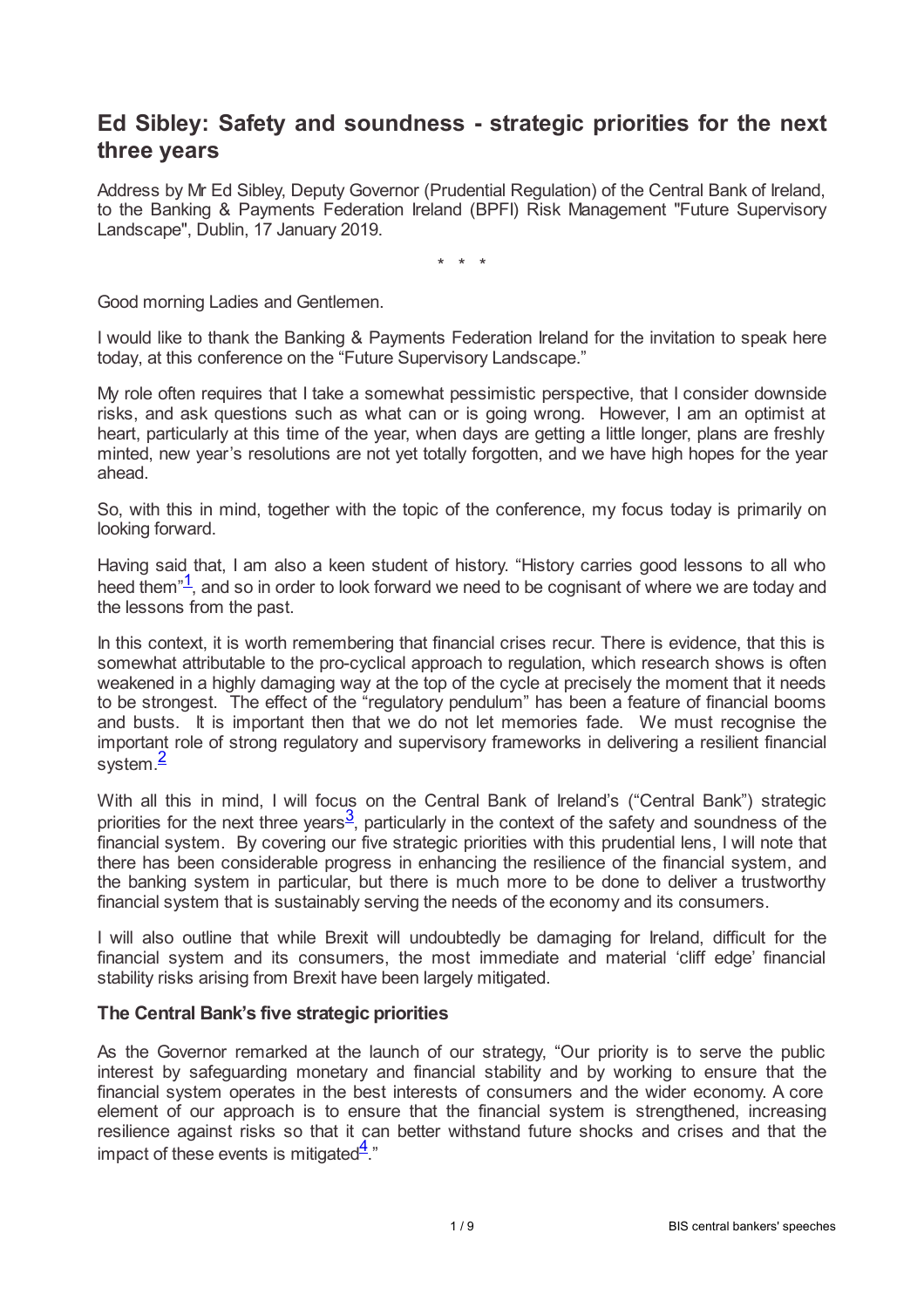This public service mandate, together with the specific responsibilities laid out in legislation, underpins all that we do, and connects our five strategic priorities for the next three years. Specifically:

- 1. Resilience;
- 2. Brexit;
- 3. Strengthening consumer protection;
- 4. Engaging and influencing; and
- 5. Enhancing organisation capability.

I will discuss each of these points in turn, recognising the links between them:

## **Resilience**

Ireland has a small, open and volatile economy. This volatility has been starkly evidenced in the last couple of decades, but it is not unique to this period. The Irish economy continues to expand at a robust pace and is in its sixth year of recovery, supported by strong domestic demand and employment growth. While there remains some unevenness to it, this is undoubtedly positive and is well beyond what could have been reasonably anticipated in the depths of the crisis.

This recovery and growth has contributed to, for example:

- <span id="page-1-0"></span>the recovery in Government finances<sup>[5](#page-7-4)</sup>;
- household debt-to-disposable-income (DTI) declining to its lowest level since 2004;
- <span id="page-1-1"></span>overall reduction in non-performing loans of €[6](#page-7-5)5bn<sup>6</sup> since peak;
- <span id="page-1-2"></span>considerable progress in reducing mortgage arrears, with the number of PDH accounts more than 90 days past due reduced by over half to  $46,008^{\frac{7}{2}}$  $46,008^{\frac{7}{2}}$  $46,008^{\frac{7}{2}}$ , primarily through restructuring; and
- the enhanced resilience of the domestic retail banking system, which now holds three times as much capital per risk-weighted assets as it did in 2007 and is largely deposit funded rather than through short-term wholesale funding.

However, while we can consider the glass to be half full regarding much of this progress, significant vulnerabilities remain. Notably,

- <span id="page-1-3"></span>overall government debt levels have been relatively stable over the last four years at c. €200bn, and while it has fallen, Gross General Government Debt still remains over 100%<sup>[8](#page-8-1)</sup> of GNI\*.
- <span id="page-1-4"></span>Irish households remain the fourth $\frac{9}{2}$  $\frac{9}{2}$  $\frac{9}{2}$  most indebted in the EU; and
- <span id="page-1-5"></span>46,008 or 1 in 16<sup><u>[10](#page-8-3)</u></sup> primary dwelling home (PDH) mortgage accounts are in arrears greater than 90 days.

Ireland is more exposed because of these vulnerabilities to material external risks, including those arising from Brexit and other geopolitical risks, and the wider international trade environment.

While the Central Bank can do little to mitigate these global risks, we do, together with others including many of you in this room – have a role in trying to mitigate how they affect Ireland. Building a more resilient financial system is critical to doing that successfully, with the aim that the financial system helps to smooth the peaks and troughs rather than accentuate them.

It is important to look at why this is relevant for the economy and society. For example, the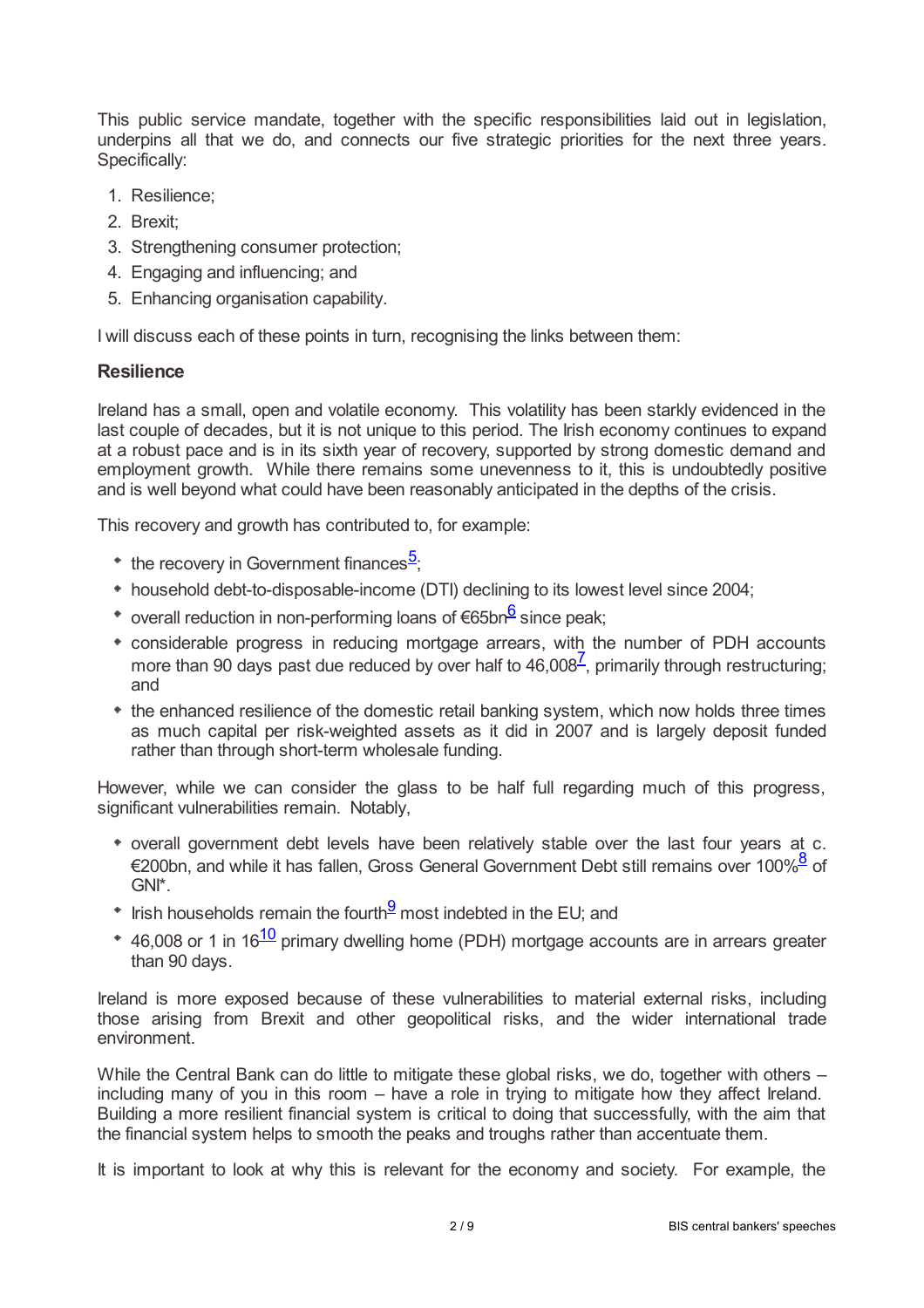<span id="page-2-0"></span>shortage of housing is one legacy of the financial crisis that is still being felt acutely today. If housing completions over the last 20 years were plotted on a graph, it would show the ups and downs of a rollercoaster $\frac{11}{1}$  $\frac{11}{1}$  $\frac{11}{1}$ . In 1997, there were a little over 30,000 completions. In 2007, they were in the order of 90,000. In 2012 and 2013, they were barely 5,000. They are forecast to recover to a little under 30,000 by 2020.

In other words, the hard stop in the financial system in 2008, arising from the lack of resilience of the system and the individual banks operating within it, contributed to the collapse and painfully slow recovery in the construction of new homes, and is a causal factor in the challenges in the housing market today, more than a decade later.

This is why we will continue to focus on building resilience in the financial system, such that it can continue to support the economy and its customers in good times and in bad. This will build on the strong foundations established over the last decade at a European and national level, which have delivered, *inter alia:*

- <span id="page-2-1"></span>an entirely new European regulatory and supervisory ecosystem $^{\textcolor{red}{\textbf{12}}};$  $^{\textcolor{red}{\textbf{12}}};$  $^{\textcolor{red}{\textbf{12}}};$
- more intrusive supervision;
- <span id="page-2-2"></span>more consistent rules on capital and funding $^{\overline{13};}$  $^{\overline{13};}$  $^{\overline{13};}$
- new rules for mitigating the risk of an managing failure; and
- macro prudential tools to enhance lender and borrower resilience.

Building on these foundations and through delivering assertive, analytical, outcomesfocused, risk-based supervision, underpinned by a robust regulatory framework and the credible threat of enforcement, we will employ multi-year supervisory strategies by firm or by sector (for lower impact firms) to:

- address the remaining issues from the financial crisis with finality, including the high level of non-performing loans;
- drive further improvements in the governance, culture, diversity and risk management of firms, so they are better able to demonstrate capability to identify, manage and mitigate the risks that they face;
- drive enhancements in IT risk management and operational resilience across all firms; and
- enhance firms' ability to recover, progress resolution planning and our own financial crisis preparedness and management capability.

We must and will look forward. For example, threats to operational resilience of individual firms and the system as a whole continue to increase and grow more complex. In a connected way, the opportunities and challenges presented by innovation continue to grow.

I expect regulated firms to be actively considering and acting on these issues, and the Central Bank will be ensuring that you are, with the aim of ensuring that regulated financial services firms:

- have sufficient financial resources, including under a plausible but severe stress;
- have sustainable business models over the long-term;
- are well governed, have appropriate cultures, with effective risk management and control arrangements, and
- can recover if they get into difficulty, and if they cannot, are resolvable in an orderly manner without significant externalities or taxpayer costs.

I also expect regulated firms to be looking forward, to be anticipating future significant risks and opportunities to ensure that they remain resilient over the long term. This is not sufficiently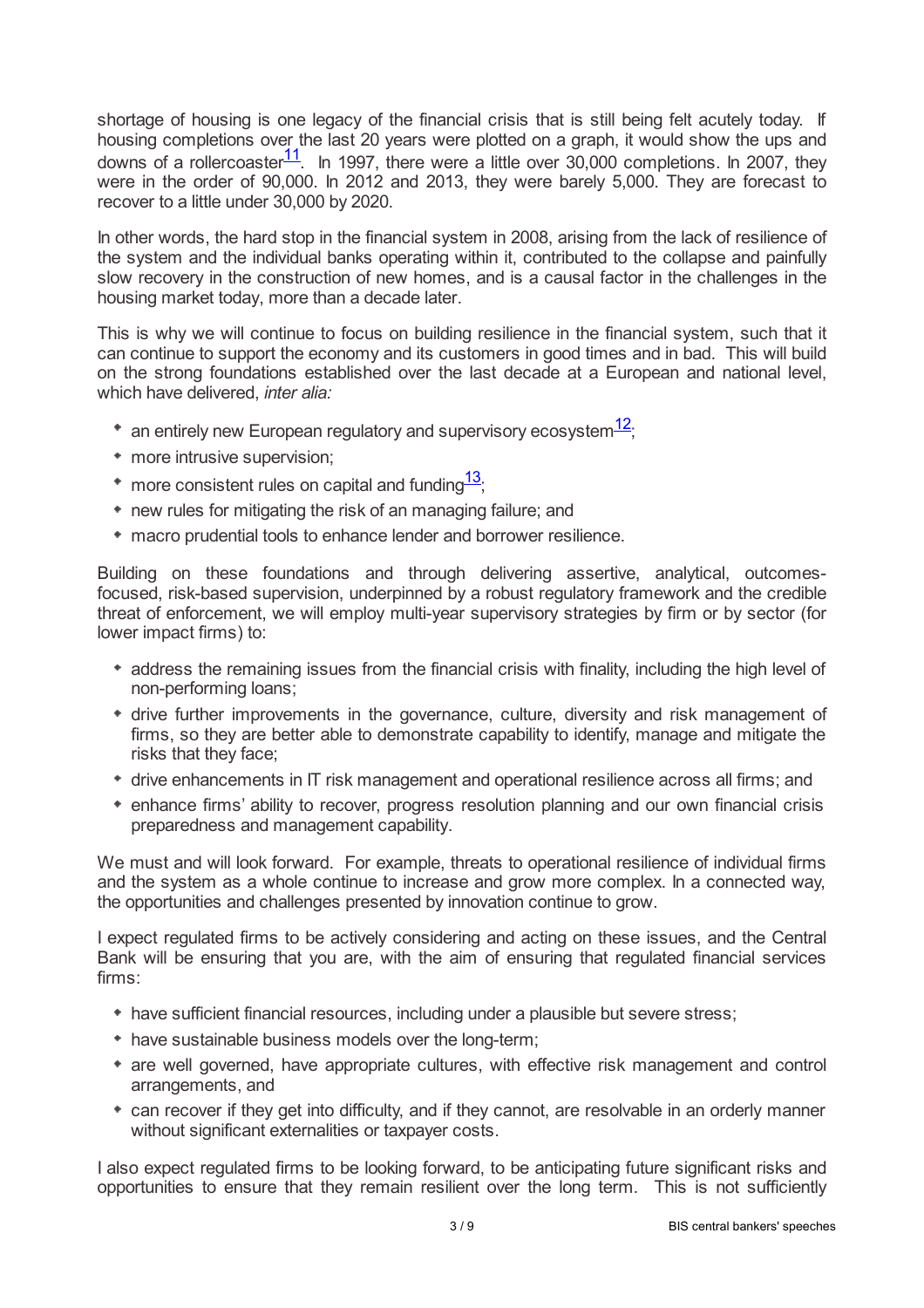evident. To take one example, climate change needs to move higher up the agenda of the Irish financial services system.

The effects of climate change could result in serious impacts for financial services firms, with climate related financial risks acting as a driver of other risks, including market, credit and operational risk.

The physical risks that arise from events like storms, floods and droughts can result in damaged properties leading to lower asset values and creditworthiness. In addition, as society adjusts to a low-carbon model, the risks of being exposed to assets, which would no longer be able to recover their investment as intended, could lead to significant losses.

Policy changes are already afoot. At the EU level, policy responses to achieving the targets contained in Paris Agreement of 2015 have gathered pace. From an EU perspective, the publication in 2018 of the EU Commission's action plan on sustainable finance and, shortly after, the first draft of legislative proposals to initiate parts of the plan, is indicative of a growing momentum amongst policy makers and market participants to push this agenda forward.

The Commission's legislative proposals require that financial market participants will have to consider the risks arising from sustainability factors in their investment and advisory processes. This will result in a requirement to disclose to end investors and clients their assessment of sustainability risk and the potential resulting impact on returns. This drive for greater transparency is intended to assist the redirection of public and private capital flows towards sustainable investments and is at the heart of the Commission's action plan.

<span id="page-3-0"></span>The challenge for the international financial system is to manage and fund the contraction of carbon-intensive sectors and the expansion of environmentally sustainable sectors $\frac{14}{1}$  $\frac{14}{1}$  $\frac{14}{1}$ . For the Central Bank, as a member of the international regulatory community, this agenda will drive our work over the coming years.

## **Brexit**

This week has continued to demonstrate the considerable uncertainties and challenges connected with Brexit. Brexit has short-term and long-term implications for the structure of the Irish economy. Any form of Brexit will be damaging for Ireland, with a hard Brexit especially so. While I am sure that most of you in this room continue to hope for the best, we have to continue to plan for the plausible worse case.

Recognising these risks, the Central Bank has been focused on Brexit risks since before the 2016 UK referendum. We continue to analyse and seek to mitigate the risks posed to the economy, consumers, the financial system, and the regulatory environment.

<span id="page-3-4"></span><span id="page-3-3"></span><span id="page-3-2"></span><span id="page-3-1"></span>We have taken a transparent approach to this work, recognising the importance of and interest in it. We publish the work of our Brexit Task Force  $\frac{15}{7}$  $\frac{15}{7}$  $\frac{15}{7}$ , answers to frequently asked questions  $\frac{16}{7}$  $\frac{16}{7}$  $\frac{16}{7}$ , have held several stakeholder roundtables  $\frac{17}{1}$  $\frac{17}{1}$  $\frac{17}{1}$ , and published numerous reports and speeches  $\frac{18}{1}$  $\frac{18}{1}$  $\frac{18}{1}$ . This research and analysis has been done to inform our own work and to assist other key stakeholders and policy makers to do theirs.

For the wider economy, the effects will be uneven, with indigenous sectors (such as agriculture), which are likely to be larger employers in rural areas, facing heightened risks of disruption to exports and supply chains.

In recent months, we have stepped up our work on mitigating the most material 'cliff-edge' risks of a hard Brexit. From a financial regulation perspective, our work has sought to ensure:

the financial system is resilient enough for a hard Brexit not to cause significant financial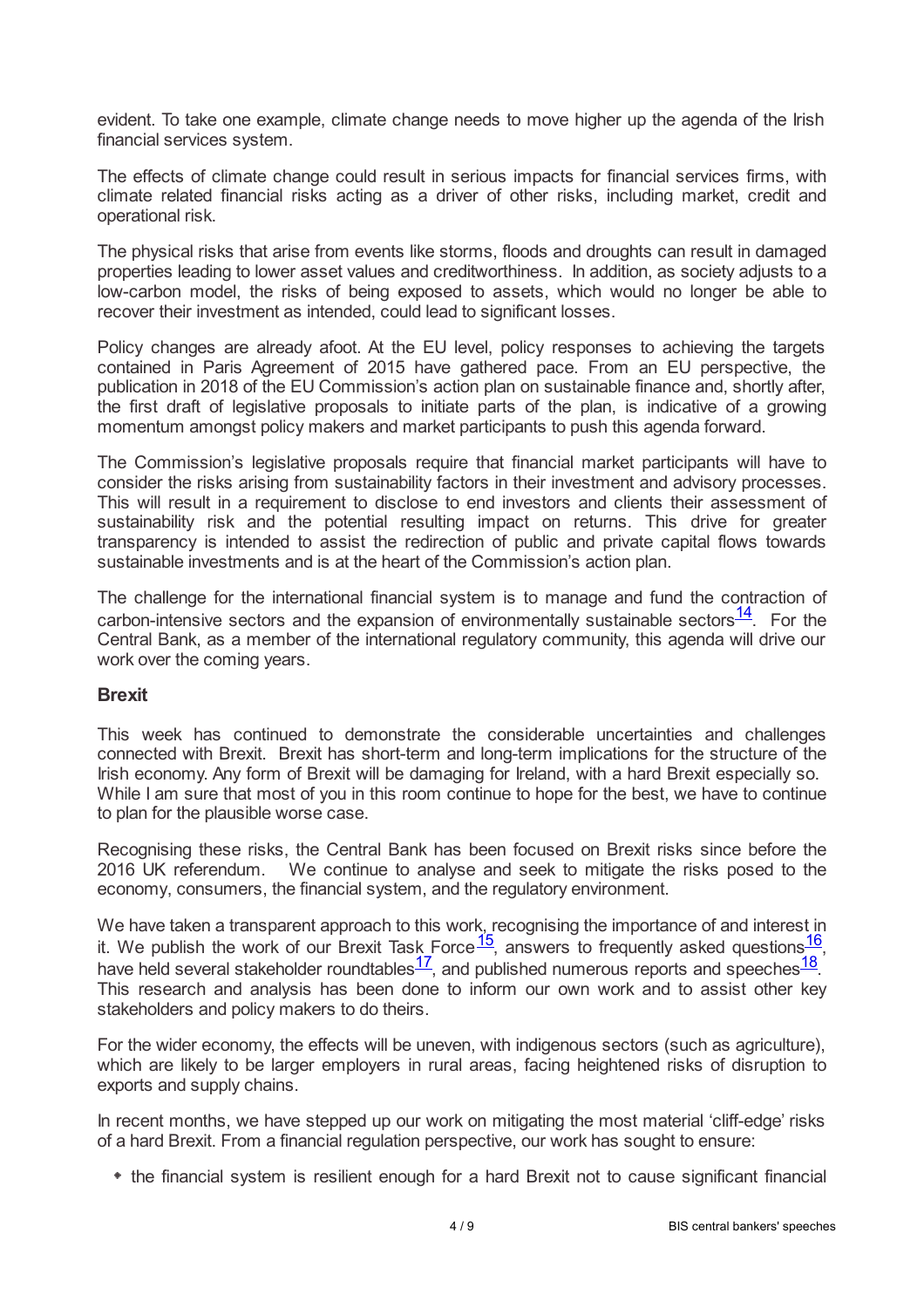stability risks;

- that financial services providers are discharging their responsibilities by taking all necessary steps to protect their businesses and customers to the risk of a hard Brexit;
- that risks to consumers are mitigated to the greatest extent possible; and
- we are delivering a proportionate, robust, efficient and effective authorisation process in line with European regulatory norms, for those firms seeking authorisation in Ireland as a result of Brexit.

## *Financial Stability*

<span id="page-4-0"></span>Considerable progress has been made in mitigating the associated financial stability risks. There have been important developments in the last few weeks, including progress on the finalisation of memorandums of understanding between the UK and EU authorities. The European Commission statement of [19](#page-8-12)<sup>th</sup> December<sup>19</sup> sets out a package of measures, to be implemented to deal with the limited number of areas where the no-deal scenario would create major disruption for citizens and businesses in the EU27, including central clearing of derivatives, central depository services and OTC derivative contract novation.

Based on our work, the actions taken by regulated firms, and these recent developments, I am satisfied that from a financial stability perspective that the most material and immediate risks are now manageable. This is not to say that a hard Brexit will not be bumpy for the economy, and for the financial system. Indeed, some level of market disruption would be inevitable, but the system as a whole should be resilient enough to withstand these bumps.

### *Consumers*

There are some remaining risks of consumer detriment. The Irish and UK financial systems are closely connected, with UK firms and firms from Gibraltar providing financial services to Irish consumers, including insurance and payment services. The Central Bank has worked with the European and UK authorities to ensure that those firms providing services to Irish consumers are able to continue to do so in the event of a hard Brexit. The vast majority of UK based firms have taken appropriate action, but not all have to date.

In this context, I am pleased to note that the Central Bank is working with the Department of Finance to support the drafting of legislation to protect customers of insurance products in event of no deal Brexit. The draft legislation provides for a temporary run-off regime, which will allow certain UK/ Gibraltar insurers and brokers to continue to service existing insurance contracts with Irish policyholders in the event of a "no deal'' Brexit.

The legislation does not allow these firms to write new business, including renewal of existing policies; it is exclusively for the servicing of contracts (policies) that were in place prior to Brexit.

Even with this mitigation, there will be negative consumer impacts. For example, the supply of niche insurance products may reduce or end altogether, given the increased costs and frictions of serving EU customers from the UK.

#### *Authorisations*

The nature, scale and complexity of the Irish financial system is changing because of Brexit. New authorisations and expansions of existing operations is increasing the size of all sectors. From large investment banks through to small payment servicing firms, well over 100 firms have applied for new authorisations or for permission to expand their businesses.

Our gatekeeping role is hugely important in mitigating financial stability risks and protecting market integrity and customers in Ireland and across Europe. So, it is imperative that any new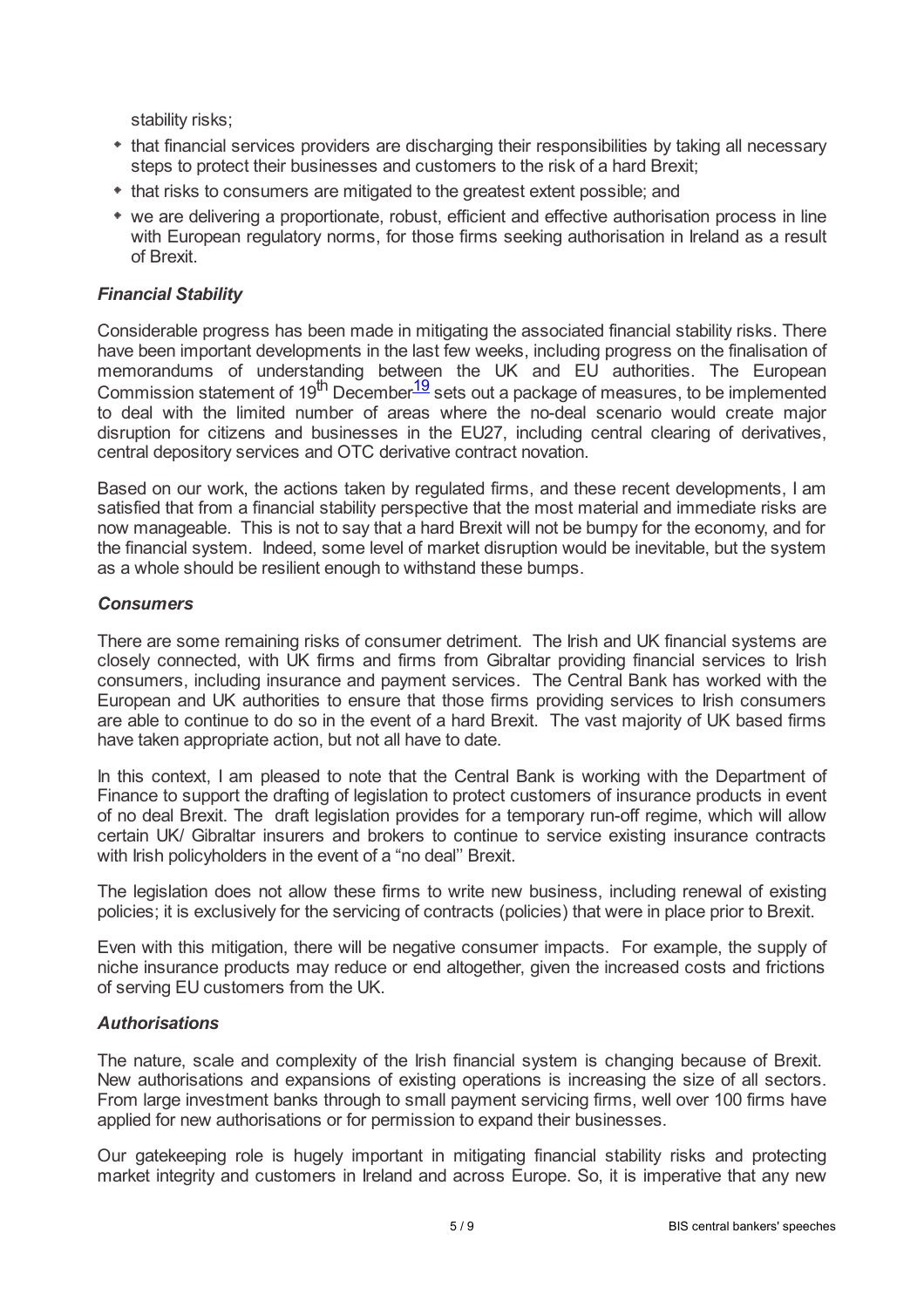business authorised here as a result of Brexit meets the high standards that are expected of any such firm authorised in the EU – consistent with them effectively being, in many cases, an EU head office responsible for business undertaken in multiple jurisdictions. We have taken a pragmatic approach, but we continue to ensure that we operate to European norms of supervision and if regulatory requirements are not met, we will not grant an authorization.

The level of authorisation activity has necessitated the Central Bank to make hard choices. We have increased headcount, recruited heavily and re-allocated senior and experienced resources from other important tasks to ensure that we deliver effectively, efficiently, predictably and in a timely fashion. We continue to have to de-prioritise and defer other less high priority work to accommodate our work on Brexit.

We also continue to be active internationally to ensure that the risk of divergence between EU jurisdictions in how they handle relocations from the UK is mitigated. In order to address the concern of regulatory divergences and the risk of regulatory arbitrage between EU member States, we have long been engaging closely with the European Central Bank, across the Single Supervisory Mechanism (SSM) and the European Supervisory Authorities to agree Europeanwide approaches to the key policy and supervisory issues, stances and decisions that have arisen from Brexit.

## *Regulatory Framework*

While not a cliff-edge risk as such, Brexit has already started to have an effect on financial services regulation and supervision in Europe.

London is a truly global financial services centre operating within, and serving a very material amount of the financial services needs of, the EU. While undoubtedly the role of London and its interconnections with the EU will change post Brexit, it is critically important for the EU economy and all its citizens that it continues to have a financial services system that delivers within the EU, but also has deep global connectivity beyond it, including with London.

From a regulatory perspective, it is desirable, given the size and role of London as a financial centre, that some form of sustainable link between the EU and the UK is found. As I have already touched on, I am confident that the necessary MOUs will be in place to facilitate the continued high level of cooperation between UK and European authorities, including on a bilateral basis. It is reasonable for firms to plan on the basis that MOUs will be in place by  $29^{th}$  March. Firms that delegate portfolio management to the UK can have sufficient confidence that this will continue to be allowed post 29<sup>th</sup> March.

On a more practical level, the UK's departure from the EU will result in a significant loss of regulatory experience and expertise. Whilst this might sound like a relatively minor issue given the other challenges Brexit presents, I believe it is something that we need to be mindful of, particularly in Ireland, which has a similarly high degree of export focused financial services firms as the UK.

London's role as the pre-eminent financial centre in Europe results in more than a hub for trading and finance, but also a hub for the regulation of those activities. The loss of this voice is to be mourned.

At the Central Bank, we understand that the UK's departure will require increased engagement on our part in the relevant EU and international fora, to convey our viewpoint and add our own expertise to the mix. We have consistently and successfully been making a substantial effort in this regard since the crisis. We will continue to prioritise our largely invisible work in this regard.

## **Strengthening consumer protection**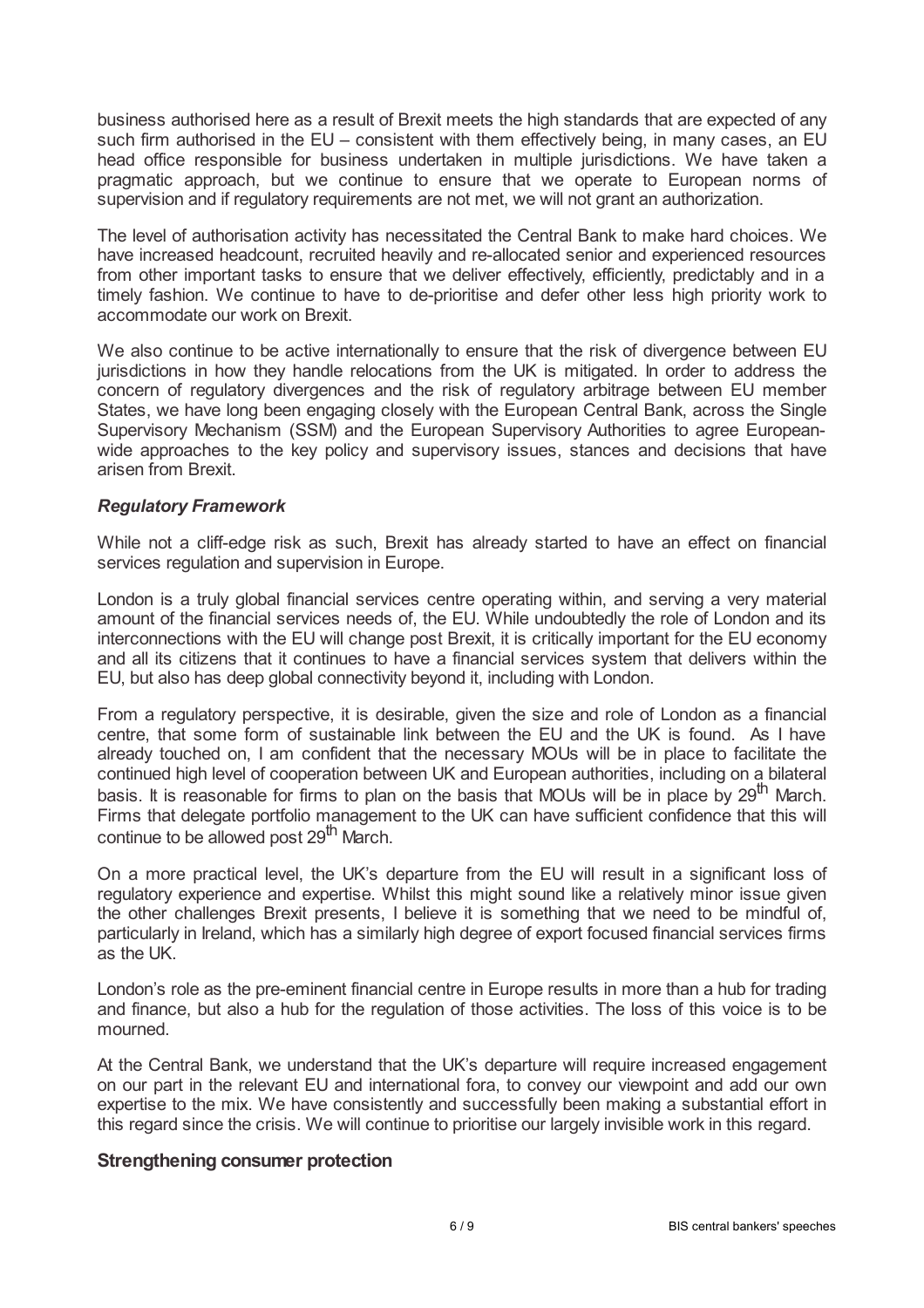The Central Bank is focused on seeking to ensure that the best interests of consumers are protected and confidence and trust in the financial system is enhanced through effective regulation of firms and markets.

<span id="page-6-0"></span>My colleagues Derville Rowland and Grainne McEvoy have outlined our approach to strengthening consumer protection $\frac{20}{1}$  $\frac{20}{1}$  $\frac{20}{1}$  in other fora, so I will not dwell on specific conduct initiatives here.

However, I would emphasise the importance of the resilience of the financial system in, for example, protecting investors and consumers and ensuring that they can trust that their investments are protected, that deposits are safe and that they can be confident that insurance policies will pay out when needed. In fact, the majority of the work of prudential supervision has more than an eye to the protection of consumers and investors.

Moreover, prudential and conduct supervisors have a shared interest in business model sustainability; governance, risk management and control arrangements; and the culture of regulated firms.

In this context, I would note that there is a road to travel to reach our aspiration of a resilient and trustworthy financial system, which sustainably serves the needs of the economy and its customers, in which firms and individuals adhere to a culture of fairness and high standards.

To take one example, relying on inertia and customer loyalty to charge existing customers up to 50% higher interest rates for the same or similar products as new customers, as we see in the mortgage market, is unlikely to enhance trust in the system. This practice is not unique to banking, and is entirely inconsistent with the statements on customer centricity that I hear espoused on a daily basis.

## **Engaging and Influencing**

<span id="page-6-1"></span>The Central Bank seeks to engage with and listen to the public and other stakeholders to inform our work and help build trust in, and understanding of, the Central Bank's work $\frac{21}{\cdot}$  $\frac{21}{\cdot}$  $\frac{21}{\cdot}$ . We will continue to enhance our approach.

Further afield, we take a strategic and outcomes focused approach to engaging within the European and international regulatory and supervisory ecosystem. As I noted earlier, this is largely invisible and yet becoming increasingly important due to Brexit and the drive for increased convergence across the European regulatory ecosystem. To this end, from a prudential perspective, we are aiming to:

- ensure that we are operating to and influencing European supervisory norms;
- support the development of supervisory guidelines, standards and methodologies that are proportionate and effective in the context of the domestic and internationally focused Irish financial services system;
- prioritise our engagement across the European bodies and internationally to maintain and build our credibility and to influence developments where it most matters; and
- to play our part and enhance our reputation by maintaining and growing the key leadership positions in committees and working groups.

## **Enhancing capability**

The ability of the Central Bank to deliver our mandate depends on our ability to recruit and retain experienced, skilled and motivated staff. We continually invest in our people including providing opportunities to learn and develop. We are committed to diversity in our workforce. We have significant opportunities for professional development with unrivalled exposure to the financial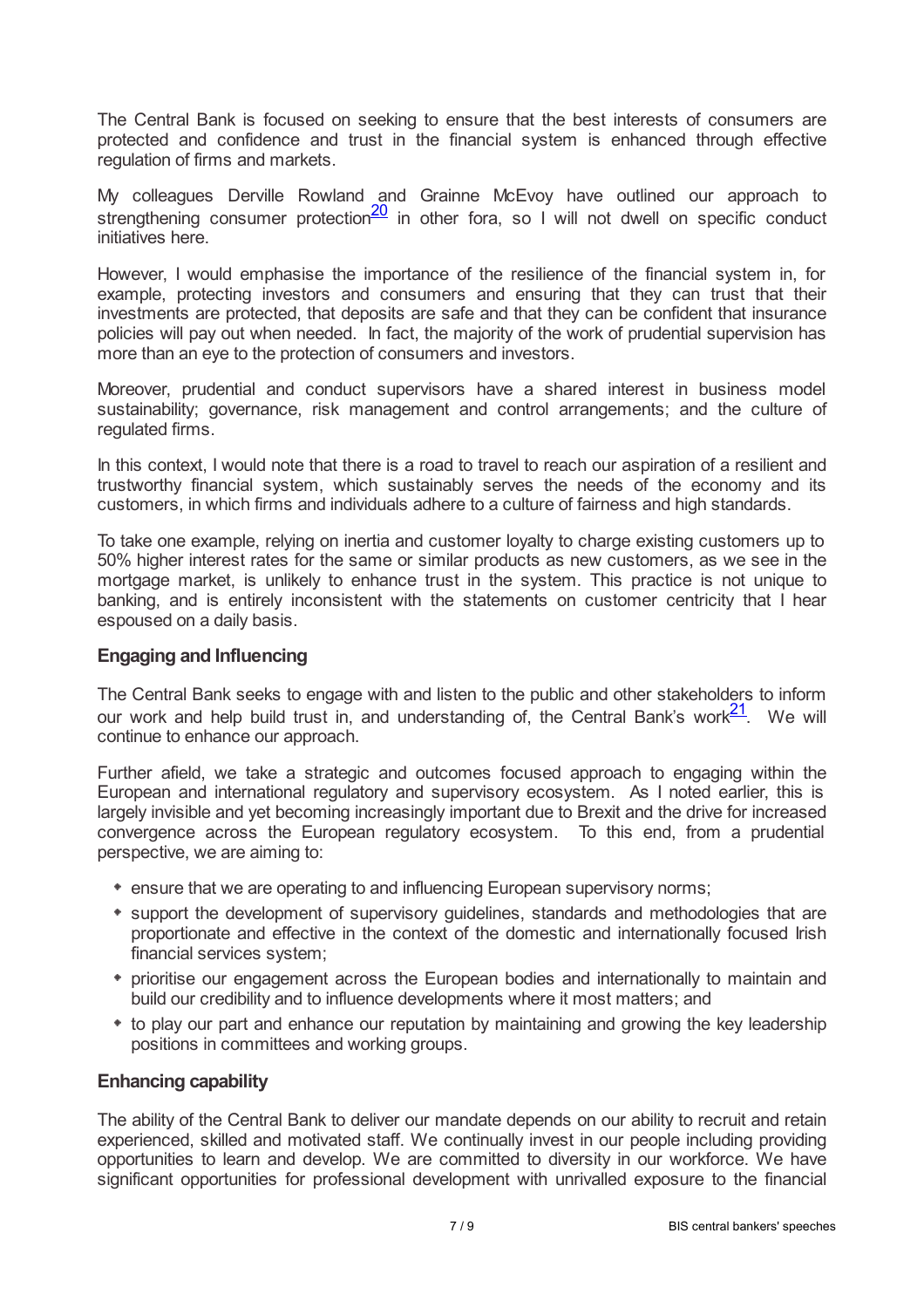services sector both in Ireland and internationally. We will continue to enhance the capability of our team so we can deliver the important mandate of the Central Bank.

As well as investing in our people, we need to continue to evolve our organisation for today's fast moving environment, as the Irish financial system and the associated risks are rapidly and disruptively changing. The system, the regulatory environment and individual firms are becoming more complex, increasingly reliant on technology, increasingly interconnected and the volume of data is exploding.

"Changes in technology, including artificial intelligence, could, over time, profoundly affect the nature of the financial services consumed and may result in changes to the structure of the financial services industry…. What matters to us as prudential supervisors is the extent to which the development of advanced analytics changes the risks to the safety and soundness of the firms we supervise $\frac{22}{3}$  $\frac{22}{3}$  $\frac{22}{3}$ ."

<span id="page-7-6"></span>In this context, we are in the process of enhancing our analysis and inspections capabilities, to better support and challenge our day-to-day supervisory efforts, to:

- ensure our supervisory approach uses a wide range of information to make evidenced based decisions;
- deliver robust and consistent inspection outcomes underpinned by a depth of technical and practical risk capabilities; and
- further develop risk expertise, peer and industry level analysis, and create the space to look ahead and maximises our impact and influence at home and abroad.

I will conclude here.

While material issues remain and economic recovery has not lifted all boats, it is clear that Ireland has emerged from a period of focus on crisis management and entered one of crisis prevention.

The Central Bank is committed to serving the public in delivering this effectively, with the aspiration of a resilient and trustworthy financial system, which sustainably serves the needs of the economy and its customers, in which firms and individuals adhere to a culture of fairness and high standards.

We will continue to regulate and supervise the financial system with this aspiration to the forefront of our minds. We will continue to strive to look forward, to anticipate future risks, and we expect regulated firms to do the same. Moreover, to return to the trust issue, if the financial system is going to demonstrate its trustworthiness, it should be taking a longer-term view than is evident today in supporting the economy and its customers.

*With thanks to Richard Kelly, Keith Farrell, Gina Fitzgerald, Deirdre Mullally and Tim O'Hanrahan for their assistance in drafting these remarks.*

- <span id="page-7-2"></span><sup>3</sup> See Central Bank of Ireland Strategic Plan [2019–2021](www.centralbank.ie/publication/corporate-reports/strategic-plan)
- <span id="page-7-3"></span><sup>4</sup> See Central Bank of Ireland Strategic Plan [2019–2021](www.centralbank.ie/news/article/central-bank-sets-out-strategic-priorities)
- <span id="page-7-4"></span>5 Government of Ireland Surplus recorded in 2018 [exchequer](www.gov.ie/en/news/19b5f7-surplus-recorded-in-2018-exchequer-figures-for-first-time-since-2006/) figures for the first time since 2006
- <span id="page-7-5"></span>[6](#page-1-1) Source: Central Bank regulatory returns

<span id="page-7-0"></span> $\frac{1}{1}$  $\frac{1}{1}$  $\frac{1}{1}$  Gary B. Gorton (2012), "Misunderstanding Financial Crises: Why We Don't See Them Coming."

<span id="page-7-1"></span> $\frac{2}{5}$  $\frac{2}{5}$  $\frac{2}{5}$  Regulatory cycles: Revisiting the Political Economy of Financial Crises by Jihad Dagher. IMF working Paper (18/8).